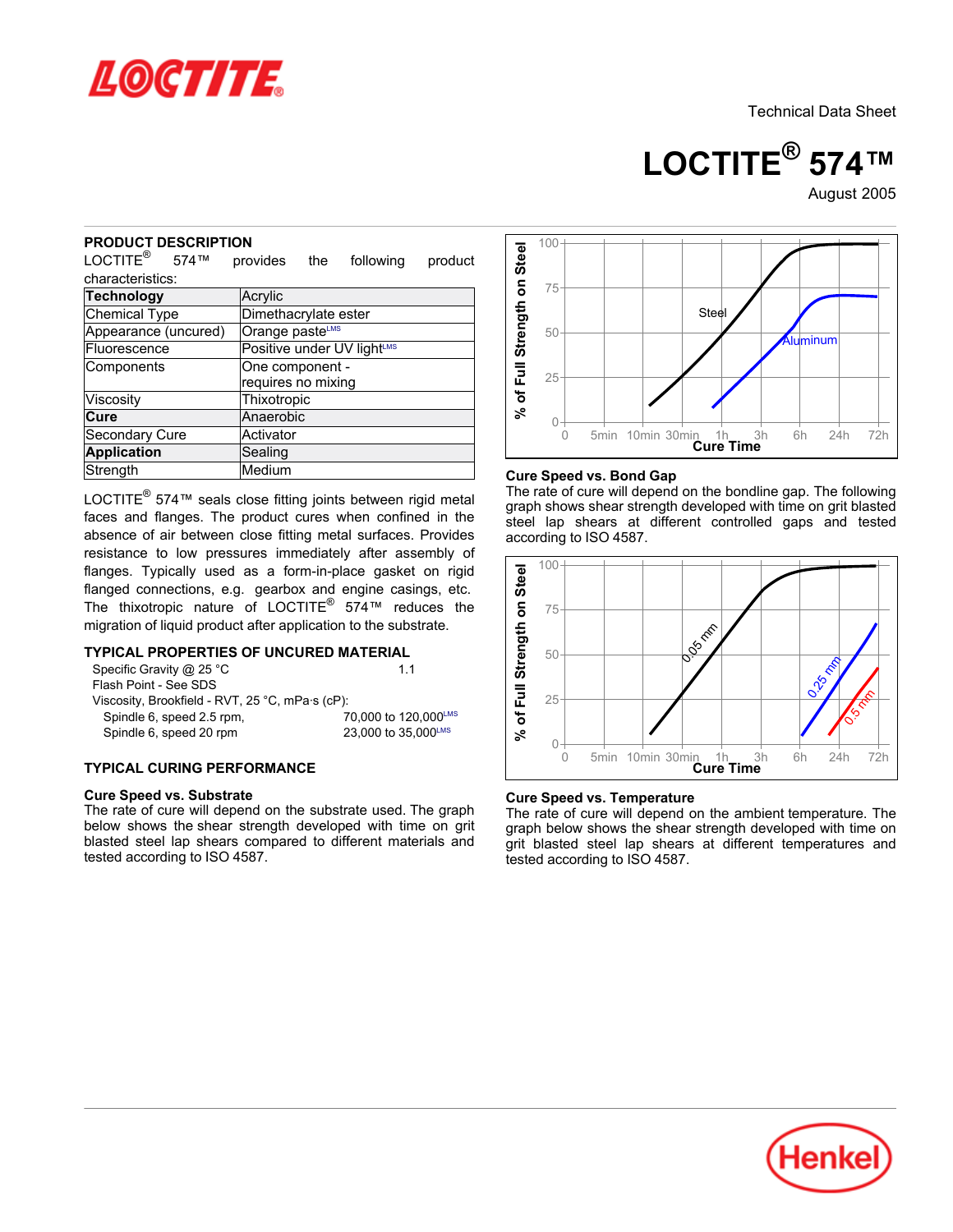

#### **Cure Speed vs. Activator**

Where cure speed is unacceptably long, or large gaps are present, applying activator to the surface will improve cure speed. The graph below shows the shear strength developed with time on grit blasted steel lap shears using and tested according to ISO 4587.



# **TYPICAL PROPERTIES OF CURED MATERIAL**

| Physical Properties:                                              |                     |
|-------------------------------------------------------------------|---------------------|
| Coefficient of Thermal Expansion,<br>ISO 11359-2. K <sup>-1</sup> | $80 \times 10^{-6}$ |
| Coefficient of Thermal Conductivity, ISO 8302,<br>$W/(m \cdot K)$ | 0 1                 |
| Specific Heat, kJ/(kg·K)                                          | 03                  |

### **TYPICAL PERFORMANCE OF CURED MATERIAL Adhesive Properties**

# After 24 hours @ 22 °C

| Compressive Shear Strength, ISO 10123:<br>Steel pins and collars | N/mm <sup>2</sup><br>(psi) | $≥6.0^{\text{LMS}}$<br>(2870) |
|------------------------------------------------------------------|----------------------------|-------------------------------|
| Lap Shear Strength, ISO 4587:<br>Steel (grit blasted)            | N/mm <sup>2</sup>          | 85<br>$(psi)$ $(1,230)$       |
| Tensile Strength, ISO 6922:<br>Steel (grit blasted)              | N/mm <sup>2</sup><br>(psi) | 5                             |

### **TYPICAL ENVIRONMENTAL RESISTANCE**

The following tests refer to the effect of environment on strength. This is not a measure of sealing performance.

Cured for 1 week @ 22 °C Lap Shear Strength, ISO 4587: Steel (grit blasted)

**Hot Strength** Tested at temperature



#### **Heat Aging**





#### **Chemical/Solvent Resistance**

Aged under conditions indicated and tested @ 22 °C

|                    |     | % of initial strength |       |        |
|--------------------|-----|-----------------------|-------|--------|
| <b>Environment</b> | °C  | 100 h                 | 500 h | 1000 h |
| Motor oil          | 125 | 100                   | 100   | 100    |
| Gasoline           | 22  | 75                    | 75    | 75     |
| Water/glycol 50/50 | 87  | 85                    | 85    | 85     |

### **GENERAL INFORMATION**

**This product is not recommended for use in pure oxygen and/or oxygen rich systems and should not be selected as a sealant for chlorine or other strong oxidizing materials.**

#### **For safe handling information on this product, consult the Safety Data Sheet (SDS).**

Where aqueous washing systems are used to clean the surfaces before bonding, it is important to check for compatibility of the washing solution with the adhesive. In some cases these aqueous washes can affect the cure and performance of the adhesive.

This product is not normally recommended for use on plastics (particularly thermoplastic materials where stress cracking of the plastic could result). Users are recommended to confirm compatibility of the product with such substrates.